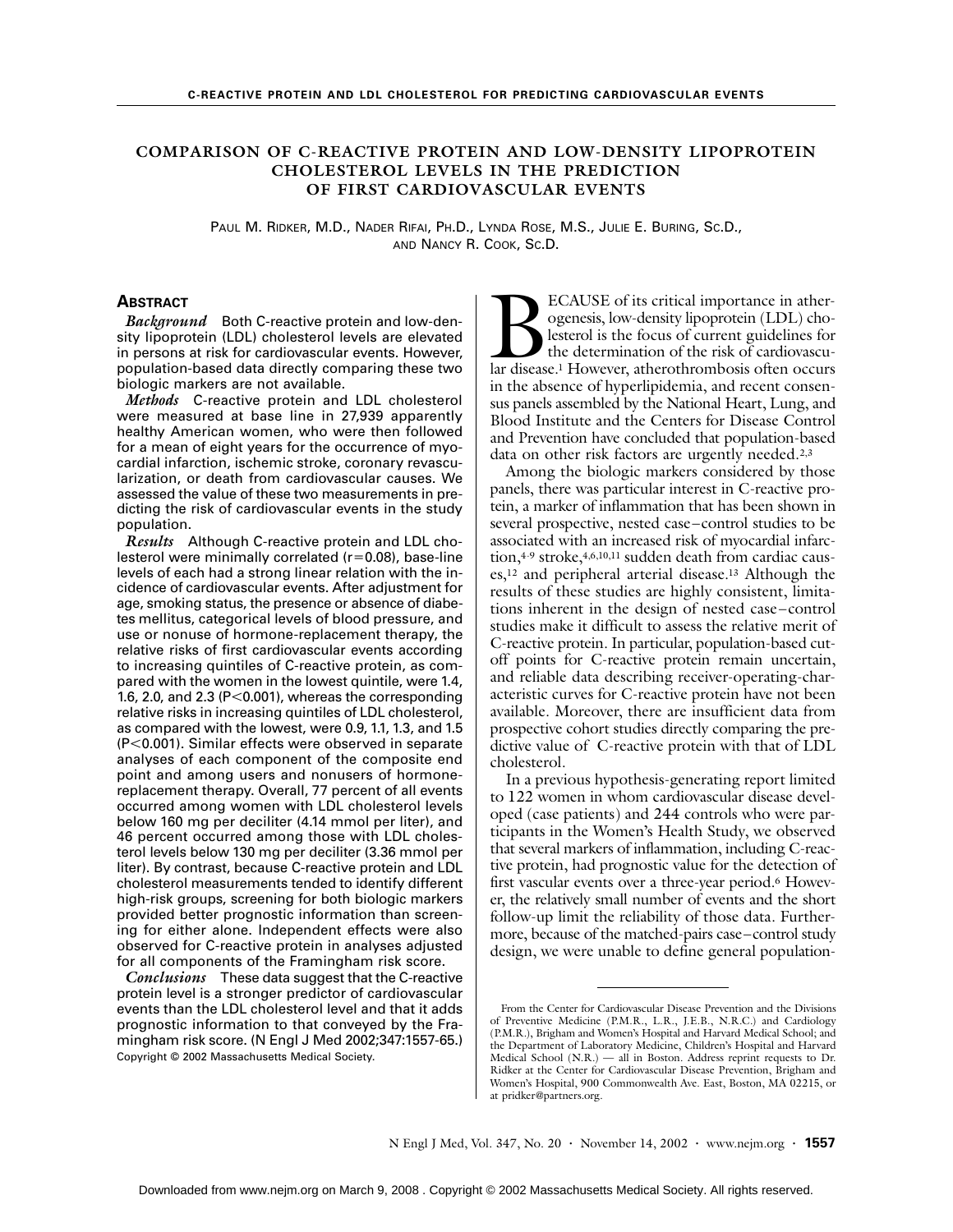based cutoff points or to evaluate directly characteristics of C-reactive protein used as a diagnostic test.

To overcome these limitations, we measured C-reactive protein and LDL cholesterol in all 27,939 participants in the Women's Health Study who provided usable base-line blood samples; these women had been followed for a mean of eight years. Using these data, we were able to calculate survival curves associated with C-reactive protein levels, to compare the predictive value of C-reactive protein and LDL cholesterol directly in a large, representative population sample, and to define the population distribution of C-reactive protein levels. We also determined the predictive value of each biologic marker among users and nonusers of hormone-replacement therapy; this is a clinically relevant issue, since hormone-replacement therapy affects levels of both C-reactive protein and LDL cholesterol.14-16 Finally, we evaluated whether C-reactive protein provided prognostic information on risk after adjustment for all components of the Framingham risk score.

### **METHODS**

#### **Study Design**

The Women's Health Study is an ongoing evaluation of aspirin and vitamin E for the primary prevention of cardiovascular events among women 45 years of age or older. Participants were enrolled between November 1992 and July 1995, at which time they provided information regarding demographic, behavioral, and lifestyle factors. All participants were followed for the occurrence of first cardiovascular events, including nonfatal myocardial infarction, nonfatal ischemic stroke, coronary revascularization procedures, and death from cardiovascular causes. The occurrence of myocardial infarction was considered confirmed if symptoms met the criteria of the World Health Organization and if the event was associated with abnormal levels of cardiac enzymes or diagnostic electrocardiographic criteria. Stroke was confirmed if the participant had new neurologic deficits that persisted for more than 24 hours. Computed tomographic scans or magnetic resonance images were available for the great majority of events and were used to distinguish hemorrhagic from ischemic events. The performance of either percutaneous coronary revascularization or coronary-artery bypass surgery was confirmed by a review of hospital records. Deaths from cardiovascular causes were confirmed by review of autopsy reports, death certificates, medical records, and information obtained from family members.

Before randomization, blood samples were collected in tubes containing EDTA from 28,345 study participants and stored in liquid nitrogen until the time of analysis. Samples were then transferred to a core laboratory facility, where they were assayed for C-reactive protein with a validated, high-sensitivity assay (Denka Seiken) and for LDL cholesterol with a direct-measurement assay (Roche Diagnostics). This laboratory is certified for the measurement of lipids and is a core facility for ongoing standardization programs regarding the measurement of C-reactive protein. Of the samples received, 27,939 could be evaluated and were assayed for C-reactive protein and LDL cholesterol.

#### **Statistical Analysis**

Because hormone-replacement therapy affects levels of C-reactive protein and LDL cholesterol, we first established population-based

**TABLE 1.** DISTRIBUTION OF C-REACTIVE PROTEIN AND LDL CHOLESTEROL LEVELS AMONG 15,745 STUDY PARTICIPANTS WHO WERE NOT TAKING HORMONE-REPLACEMENT THERAPY AT THE TIME OF THE BASE-LINE BLOOD COLLECTION.

| Age Group             | No. OF<br><b>WOMEN</b> | <b>PERCENTILE</b>         |         |       |         |         |         |                  |  |
|-----------------------|------------------------|---------------------------|---------|-------|---------|---------|---------|------------------|--|
|                       |                        | 5TH                       | $10$ TH | 25TH  | $50$ TH | $75$ TH | $90$ TH | 95 <sub>TH</sub> |  |
|                       |                        | milligrams per liter      |         |       |         |         |         |                  |  |
| C-reactive<br>protein |                        |                           |         |       |         |         |         |                  |  |
| $45 - 54$ yr          | 10,075                 | 0.17                      | 0.25    | 0.52  | 1.31    | 3.18    | 6.15    | 8.80             |  |
| $55 - 64$ yr          | 3,604                  | 0.25                      | 0.39    | 0.82  | 1.89    | 4.12    | 7.47    | 9.76             |  |
| $65 - 74$ yr          | 1,862                  | 0.33                      | 0.46    | 0.91  | 1.99    | 3.92    | 6.79    | 8.77             |  |
| $≥75$ yr              | 204                    | 0.29                      | 0.43    | 0.80  | 1.52    | 3.55    | 7.56    | 13.33            |  |
| Total                 | 15,745                 | 0.19                      | 0.29    | 0.61  | 1.52    | 3.48    | 6.61    | 9.14             |  |
|                       |                        | milligrams per deciliter* |         |       |         |         |         |                  |  |
| LDL                   |                        |                           |         |       |         |         |         |                  |  |
| cholesterol           |                        |                           |         |       |         |         |         |                  |  |
| $45 - 54$ yr          | 10,075                 | 72.7                      | 82.1    | 97.6  | 117.3   | 139.6   | 162.5   | 178.2            |  |
| $55 - 64$ yr          | 3,604                  | 83.4                      | 94.9    | 113.4 | 134.4   | 158.8   | 181.9   | 198.3            |  |
| $65 - 74$ yr          | 1,862                  | 86.4                      | 97.0    | 115.1 | 137.0   | 157.9   | 183.5   | 199.3            |  |

\*To convert values for LDL cholesterol to millimoles per liter, multiply by 0.02586.

 $65-74 \text{ yr}$  1,862 86.4 97.0 115.1 137.0 157.9 183.5 199.3<br> $\geq 75 \text{ yr}$  204 91.2 100.4 117.3 139.3 159.6 178.4 189.4  $\geq 75 \text{ yr}$  204 91.2 100.4 117.3 139.3 159.6 178.4<br>Total 15.745 75.8 85.3 102.4 123.7 147.4 170.5

Total 15,745 75.8 85.3 102.4 123.7 147.4 170.5 187.2

distributions for each analyte among the 15,745 women who were not taking hormone-replacement therapy at study entry — a method consistent with the guidelines of the Department of Health and Human Services for lipid standardization.17 We then divided these population data into increasing quintiles with respect to C-reactive protein and LDL cholesterol and constructed Kaplan–Meier curves for event-free survival. The relative risks of new cardiovascular events were computed for quintiles 2 through 5, as compared with the lowest quintile, in both crude Cox proportional-hazards models and models adjusted for risk factors. Stratified analyses were used to address the predictive value of LDL cholesterol and C-reactive protein among users and nonusers of hormone-replacement therapy at base line. To evaluate whether different cutoff points might affect the risk estimates for users of hormone-replacement therapy, we repeated the analysis among users with cutoff points for C-reactive protein and LDL cholesterol defined by the values in the 12,139 women who were using hormone-replacement therapy at base line. The 55 women for whom hormone-replacement status was unknown were excluded from the stratified analyses.

To estimate the discriminative value of predictive models, we calculated the C statistic on the basis of the minimal follow-up time of six years for both C-reactive protein and LDL cholesterol in crude and risk-factor–adjusted models. This statistic is analogous to the area under the receiver-operating-characteristic curve.18 To compute the C statistic, we compared each woman's status with respect to cardiovascular disease (present or absent) at six years with the predicted six-year probability of event-free survival, estimated from the Cox proportional-hazards model. Subjects whose data were censored before six years of follow-up (less than 1 percent) were excluded from this calculation.

We tested for trend across the quintiles of C-reactive protein or LDL cholesterol by entering a single ordinal term for the quintile in the Cox regression model. In addition, we tested for deviation from linearity by comparing models containing quintile indicators with those containing a linear term in a likelihood-ratio test with 3 degrees of freedom. We also tested the additional prognostic

**1558 ·** N Engl J Med, Vol. 347, No. 20 **·** November 14, 2002 **·** www.nejm.org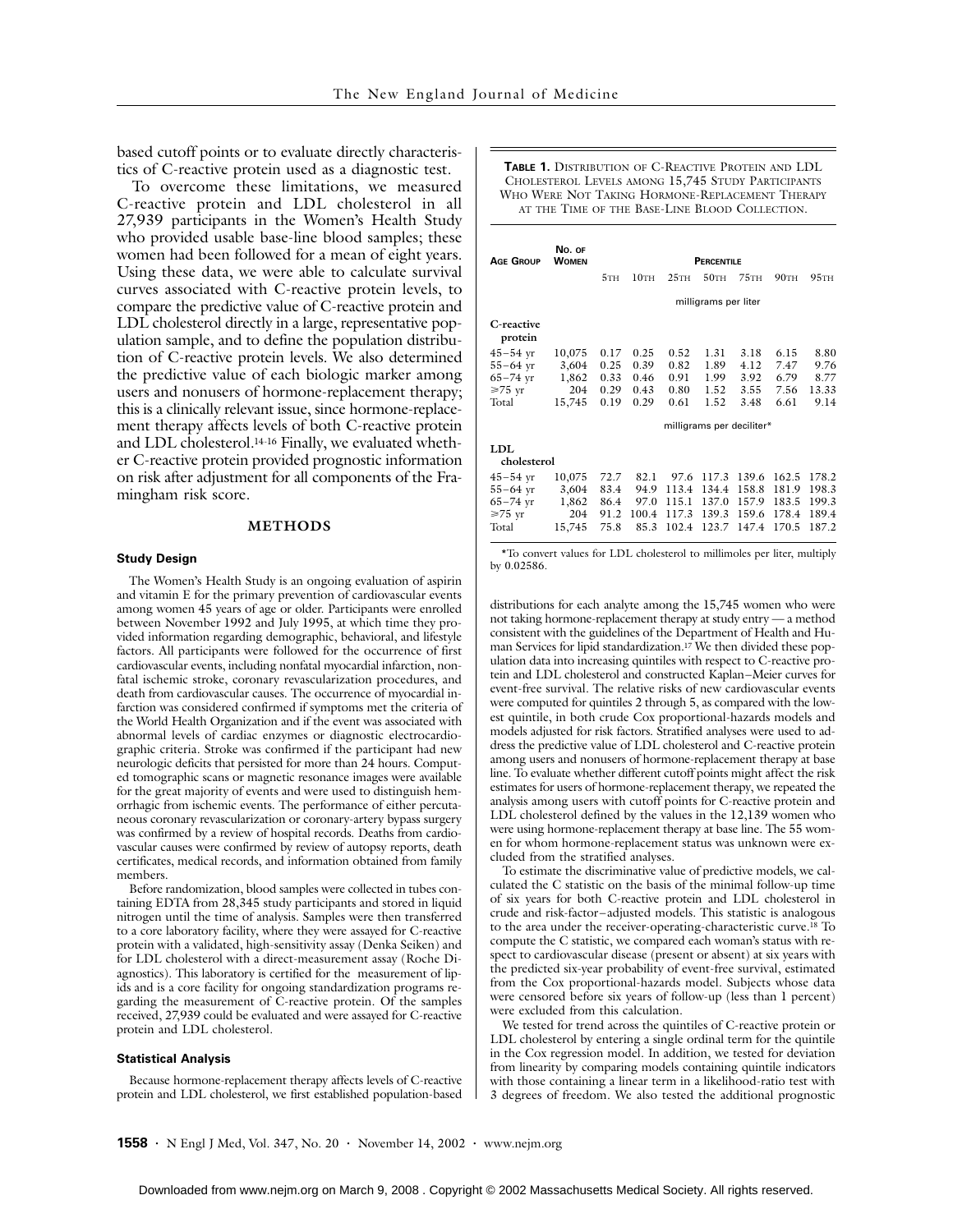contribution of quintiles of C-reactive protein or LDL cholesterol to models containing the other variable with a likelihood-ratio test with 4 degrees of freedom.

To evaluate joint effects, we repeated the analyses after classifying all study participants in one of four groups on the basis of whether their C-reactive protein and LDL cholesterol levels were above or below the respective study medians. Finally, using these data, we assessed whether C-reactive protein had independent predictive value after simultaneous adjustment for all components of the Framingham risk score19 (including age, smoking status, categorical levels of blood pressure, presence or absence of diabetes mellitus, and high-density lipoprotein and LDL cholesterol levels) and whether C-reactive protein contributed information on risk beyond that conveyed by the 10-year risk calculated with the Framingham risk score and beyond the risk associated with LDL cholesterol, as defined by current guidelines.<sup>1</sup> All P values are two-tailed, and 95 percent confidence intervals were calculated.

### **RESULTS**

## **Base-Line Characteristics**

The mean age of the 27,939 women at base line was 54.7 years. Forty-four percent were current users of hormone-replacement therapy, 25 percent had hypertension, 12 percent were current smokers, and 2.5 percent had diabetes mellitus. The mean body-mass index (the weight in kilograms divided by the square of the height in meters) was 25.9.

#### **Distribution of C-Reactive Protein and LDL Cholesterol Levels**

Table 1 presents data on the distribution of C-reactive protein and LDL cholesterol values among the



The range of values for C-reactive protein was as follows: first quintile,  $\leq 0.49$  mg per liter; second quintile,  $>0.49$  to 1.08 mg per liter; third quintile, >1.08 to 2.09 mg per liter; fourth quintile, >2.09 to 4.19 mg per liter; fifth quintile, >4.19 mg per liter. For LDL cholesterol, the values were as follows: first quintile, <97.6 mg per deciliter; second quintile, >97.6 to 115.4 mg per deciliter; third quintile, >115.4 to 132.2 mg per deciliter; fourth quintile, >132.2 to 153.9 mg per deciliter; fifth quintile, >153.9 mg per deciliter. To convert values for LDL cholesterol to millimoles per liter, multiply by 0.02586. Note the expanded scale on the ordinate.

N Engl J Med, Vol. 347, No. 20 **·** November 14, 2002 **·** www.nejm.org **· 1559**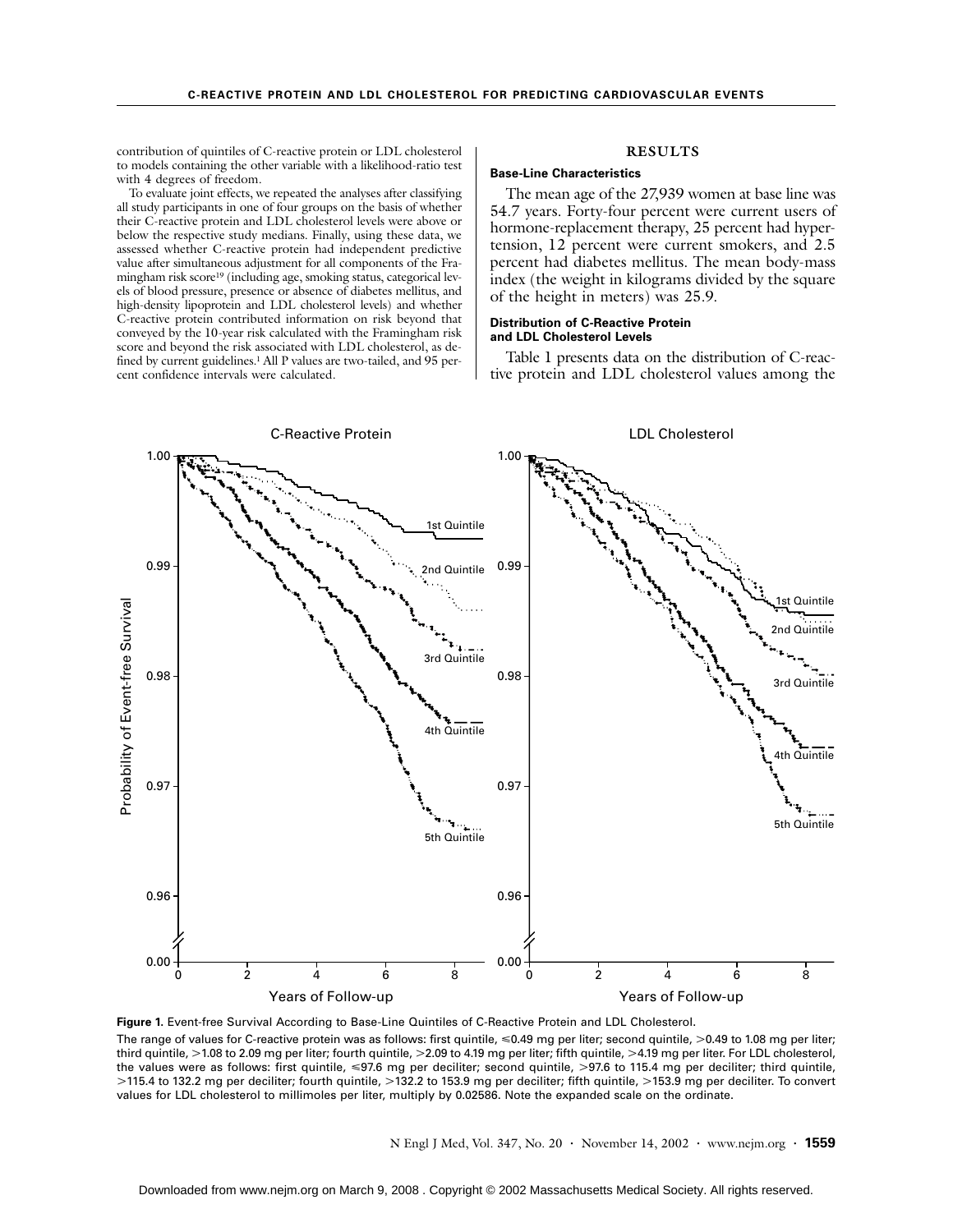15,745 women who were not using hormone-replacement therapy at the time of blood collection. These distributions are very similar to those reported for men and women in previous U.S. and European studies. On the basis of this sample, the cutoff points for quintiles of C-reactive protein were less than or equal to 0.49, more than 0.49 to 1.08, more than 1.08 to 2.09, more than 2.09 to 4.19, and more than 4.19 mg per liter.

### **Event-free Survival**

The probability of event-free survival for all study participants is presented in Figure 1 according to baseline quintiles of C-reactive protein and LDL cholesterol. Table 2 presents crude relative risks of a first cardiovascular event according to increasing quintiles of base-line C-reactive protein and LDL cholesterol, along with relative risks adjusted for age and other risk factors. For both C-reactive protein and LDL cholesterol, strong linear risk gradients were observed. After adjustment for age, smoking status, the presence or absence of diabetes, blood pressure, and use or nonuse of hormone-replacement therapy, the multivariable relative risks of a first cardiovascular event for women in increasing quintiles of C-reactive protein were 1.0 (the first quintile was the reference category), 1.4, 1.6, 2.0, and 2.3 (P<0.001), whereas the relative risks associated with increasing quintiles of LDL cholesterol were 1.0 (the first quintile was the reference category),  $0.9$ , 1.1, 1.3, and 1.5 (P<0.001). No significant deviations from linearity in the log relative risks were detected in either model. The apparent superiority of C-reactive protein over LDL cholesterol in terms of the prediction of risk was observed in similar analyses of the individual components of the composite end point (coronary heart disease, stroke, and death from cardiovascular causes) (Fig. 2).

# **Predictive Models**

Table 2 also presents results of the C statistic analyses (area under the receiver-operating-characteristic curve). In models of crude rates including the entire cohort (27,939 women), the calculated area under the receiver-operating-characteristic curve was 0.64 for C-reactive protein and 0.60 for LDL cholesterol. In prediction models including age, smoking status, presence or absence of diabetes, blood pressure, use or nonuse of hormone-replacement therapy, and treatment assignment, the ability of the model based on C-reactive protein to discriminate events from nonevents was virtually identical to that of the model based on LDL cholesterol (C statistic for both models, 0.81). However, the likelihood-ratio chi-square statistic was higher for the model based on C-reactive protein than for that based on LDL cholesterol (716.4 vs. 706.0, both with 16 df). This statistic, a more sensitive measure of model fit than the rank-based C statistic, suggests that the model based on C-reactive protein has better discrimination than the model based on LDL cholesterol. In addition, in likelihood-ratio tests of the contribution of each variable, the addition of C-reactive protein to the model based on LDL cholesterol was stronger (chi-square=25.4, 4 df;

**TABLE 2.** CRUDE, AGE-ADJUSTED, AND RISK-FACTOR–ADJUSTED RELATIVE RISK OF A FIRST CARDIOVASCULAR EVENT ACCORDING TO THE QUINTILE OF C-REACTIVE PROTEIN AND LDL CHOLESTEROL AT BASE LINE.\*

| <b>VARIABLE</b>                                           |                                    | <b>QUINTILE OF C-REACTIVE PROTEIN</b> |                                  |                                               |                             |         |                                       |  |  |
|-----------------------------------------------------------|------------------------------------|---------------------------------------|----------------------------------|-----------------------------------------------|-----------------------------|---------|---------------------------------------|--|--|
|                                                           | $(\le 0.49)$<br>mg/liter)          | 2<br>$(>0.49-1.08)$<br>mg/liter)      | 3<br>$(>1.08-2.09)$<br>mg/liter) | $\overline{4}$<br>$(>2.09-4.19)$<br>mg/liter) | 5<br>( > 4.19)<br>mg/liter) | P VALUE | <b>AREA UNDER</b><br><b>ROC</b> CURVE |  |  |
| Crude relative risk (95% CI)                              | 1.0                                | $1.8(1.1-2.7)$                        | $2.3(1.5-3.4)$                   | $3.2(2.2 - 4.8)$                              | $4.5(3.1-6.6)$              | < 0.001 | 0.64                                  |  |  |
| Age-adjusted relative risk (95% CI)                       | 1.0                                | $1.5(1.0-2.4)$                        | $1.8(1.2-2.8)$                   | $2.5(1.7-3.7)$                                | $3.6(2.5-5.2)$              | < 0.001 | 0.74                                  |  |  |
| Risk-factor-adjusted relative risk<br>$(95\% \text{ CI})$ | 1.0                                | $1.4(0.9-2.2)$                        | $1.6(1.1-2.4)$                   | $2.0(1.3-3.0)$                                | $2.3(1.6-3.4)$              | < 0.001 | 0.81                                  |  |  |
|                                                           | <b>QUINTILE OF LDL CHOLESTEROL</b> |                                       |                                  |                                               |                             |         |                                       |  |  |
|                                                           | 1<br>(≤97.6<br>mg/dl               | 2<br>$(>97.6 - 115.4)$<br>mg/dl       | 3<br>$(>115.4-132.2)$<br>mg/dl   | $\overline{4}$<br>$(>132.2-153.9)$<br>mg/dl   | 5<br>(>153.9<br>mg/dl       | P VALUE | <b>AREA UNDER</b><br><b>ROC</b> CURVE |  |  |
| Crude relative risk (95% CI)                              | 1.0                                | $1.0(0.8-1.4)$                        | $1.3(1.0-1.8)$                   | $1.8(1.4-2.4)$                                | $2.2(1.7-2.9)$              | < 0.001 | 0.60                                  |  |  |
| Age-adjusted relative risk (95% CI)                       | 1.0                                | $0.9(0.7-1.3)$                        | $1.1(0.9-1.5)$                   | $1.5(1.1-1.9)$                                | $1.7(1.3-2.2)$              | < 0.001 | 0.73                                  |  |  |
| Risk-factor-adjusted relative risk<br>$(95\% \text{ CI})$ | 1.0                                | $0.9(0.7-1.2)$                        | $1.1(0.8-1.4)$                   | $1.3(1.0-1.7)$                                | $1.5(1.1-2.0)$              | < 0.001 | 0.81                                  |  |  |

\*P values are for tests of trend across quintiles. ROC denotes receiver operating characteristic, and CI confidence interval. Risk-factor– adjusted relative risks have been adjusted for age, smoking status, the presence or absence of diabetes mellitus, blood pressure, and use or nonuse of hormone-replacement therapy. All models have been adjusted for treatment assignment. For all relative risks, the reference category is the first quintile. To convert values for LDL cholesterol to millimoles per liter, multiply by 0.02586.

**1560 ·** N Engl J Med, Vol. 347, No. 20 **·** November 14, 2002 **·** www.nejm.org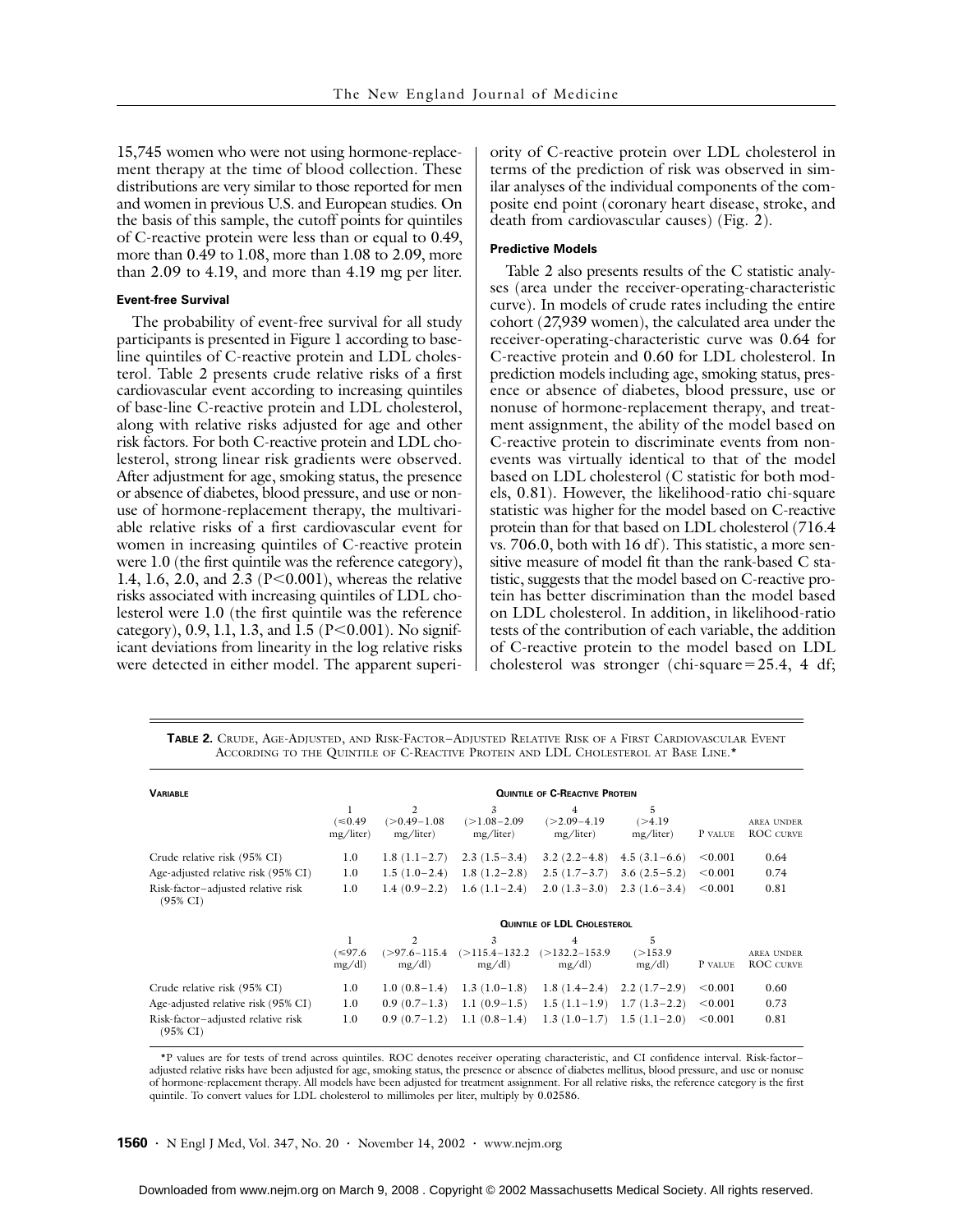P< 0.001) than the addition of LDL cholesterol to the model based on C-reactive protein (chi-square= 15.0, 4 df;  $P=0.005$ ).

### **Effects of Hormone-Replacement Therapy**

Table 3 presents stratified analyses according to the use or nonuse of hormone-replacement therapy at base line. Among women who did not use hormonereplacement therapy, the multivariable-adjusted relative risks of a first cardiovascular event in increasing quintiles of C-reactive protein were 1.0, 1.8, 1.8, 2.4, and 3.0 ( $P<0.001$ ), whereas the multivariable-adjusted relative risks in increasing quintiles of LDL cholesterol were 1.0, 0.8, 0.9, 1.1, and 1.4 ( $P=0.002$ ). Among users of hormone-replacement therapy, risk estimates were lower for both C-reactive protein and LDL cholesterol but remained significant in crude and ageadjusted models. Risk estimates based on C-reactive protein among users of hormone-replacement therapy were similar regardless of whether the quintiles were defined by measurements in nonusers or users of hormone-replacement therapy.

### **Interactions between C-Reactive Protein and LDL Cholesterol**

Of all events in the study participants, 77 percent occurred among those with LDL cholesterol levels below 160 mg per deciliter (4.14 mmol per liter), and 46 percent occurred among those with LDL cholesterol levels below 130 mg per deciliter (3.36 mmol per liter). However, C-reactive protein and LDL cholesterol levels were minimally correlated  $(r=0.08)$ , suggesting that each biologic marker was detecting a different high-risk group. We therefore constructed survival curves after dividing the study participants into four groups on the basis of whether they were



**Figure 2.** Age-Adjusted Relative Risk of Future Cardiovascular Events, According to Base-Line C-Reactive Protein Levels (Solid Bars) and LDL Cholesterol Levels (Open Bars).

N Engl J Med, Vol. 347, No. 20 **·** November 14, 2002 **·** www.nejm.org **· 1561**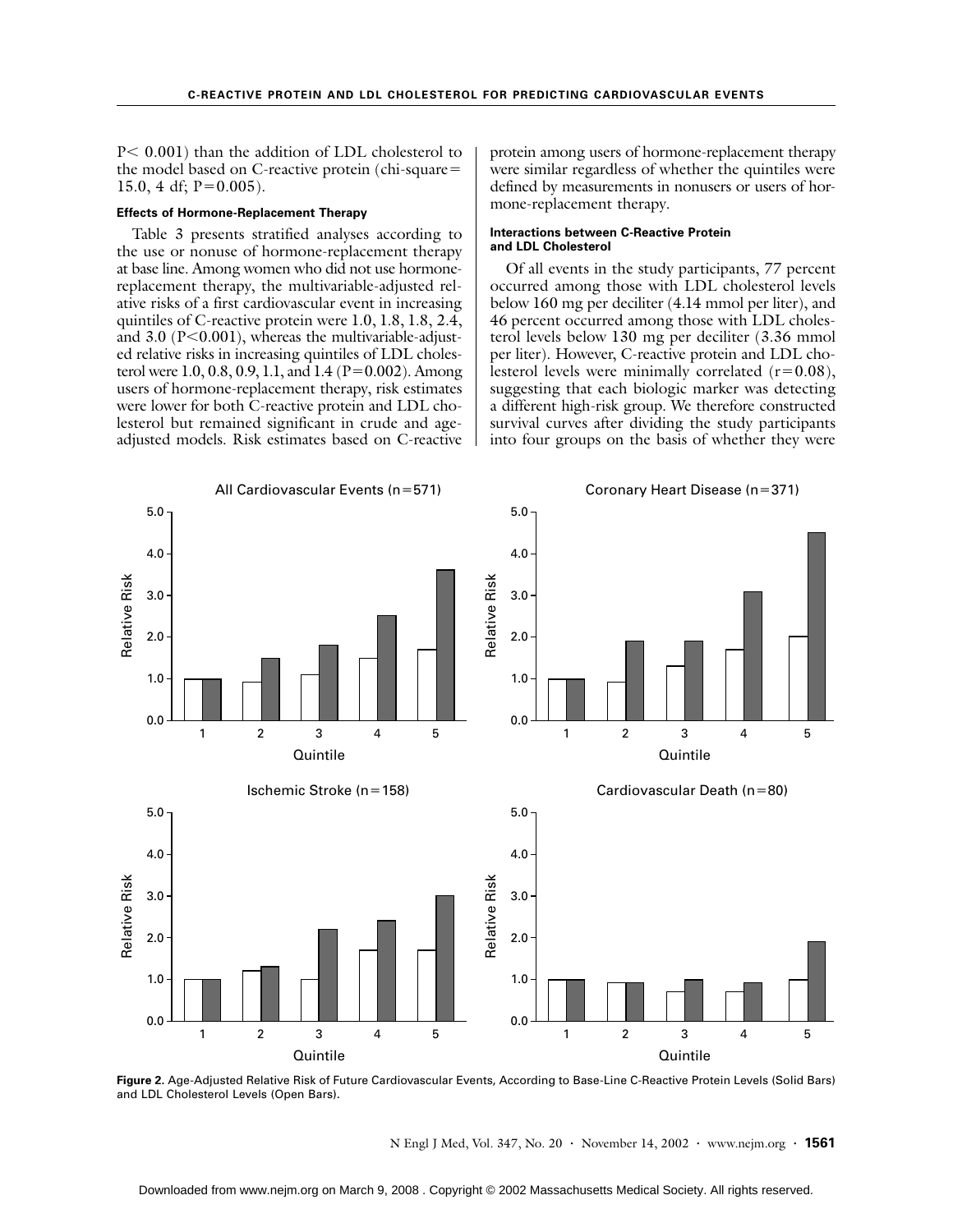**TABLE 3.** CRUDE, AGE-ADJUSTED, AND RISK-FACTOR–ADJUSTED RELATIVE RISK OF A FIRST CARDIOVASCULAR EVENT, ACCORDING TO THE QUINTILE OF C-REACTIVE PROTEIN AND LDL CHOLESTEROL AT BASE LINE, AMONG 12,139 WOMEN WHO USED POSTMENOPAUSAL HORMONE-REPLACEMENT THERAPY AND 15,745 WOMEN WHO DID NOT USE SUCH THERAPY.\*

| <b><i>VARIABLE</i></b>                                                                     | <b>QUINTILE OF C-REACTIVE PROTEIN</b> |                               |                                       |                    |                            |                                              |                                       |
|--------------------------------------------------------------------------------------------|---------------------------------------|-------------------------------|---------------------------------------|--------------------|----------------------------|----------------------------------------------|---------------------------------------|
|                                                                                            | 1                                     | $\overline{c}$                | 3                                     | 4                  | 5                          | P VALUE.                                     | AREA UNDER<br><b>ROC CURVE</b>        |
| Nonusers of HRT                                                                            |                                       |                               |                                       |                    |                            |                                              |                                       |
| Crude relative risk<br>Age-adjusted relative risk<br>Risk-factor-adjusted<br>relative risk | 10                                    | $1.0 \quad 1.9$<br>1.8        | $1.0$ 2.3 2.8 4.3 6.9<br>1.8          | $2.2 \t3.2$<br>2.4 | 5.4<br>3.0                 | <0.001<br>< 0.001<br>< 0.001                 | 0.67<br>0.78<br>0.84                  |
| <b>Users of HRT</b>                                                                        |                                       |                               |                                       |                    |                            |                                              |                                       |
| Crude relative risk<br>Age-adjusted relative risk<br>Risk-factor-adjusted<br>relative risk | 10<br>1.0<br>10                       | 1.0                           | 1.5<br>$0.9$ 1.3 1.6 2.1<br>$0.9$ 1.1 |                    | 1.9 2.4<br>$1.3 \quad 1.3$ | <0.001<br>< 0.001<br>0.08                    | 0.60<br>0.69<br>0.77                  |
|                                                                                            | <b>QUINTILE OF LDL CHOLESTEROL</b>    |                               |                                       |                    |                            |                                              |                                       |
|                                                                                            | 1                                     | $\overline{c}$                | 3                                     | 4                  | 5                          | P VALUE.                                     | <b>AREA UNDER</b><br><b>ROC CURVE</b> |
| Nonusers of HRT                                                                            |                                       |                               |                                       |                    |                            |                                              |                                       |
| Crude relative risk<br>Age-adjusted relative risk<br>Risk-factor-adjusted<br>relative risk | 1.0<br>1 <sub>0</sub>                 | $1.0 \quad 1.0$<br>0.8<br>0.8 | 1.0<br>0.9                            | 1.3<br>1.1         | -1.6<br>1.4                | 1.2 1.8 2.6 $\leq 0.001$<br>< 0.001<br>0.002 | 0.61<br>0.75<br>0.84                  |
| <b>Users of HRT</b>                                                                        |                                       |                               |                                       |                    |                            |                                              |                                       |
| Crude relative risk                                                                        |                                       | $1.0$ 1.1                     |                                       | 1.5 1.8 1.7        | 1.5                        | 0.001<br>0.005                               | 0.58<br>0.68                          |

\*ROC denotes receiver operating characteristic, and HRT hormonereplacement therapy. P values are for tests of trend across quintiles. Riskfactor–adjusted relative risks have been adjusted for age, smoking status, presence or absence of diabetes mellitus, and blood pressure. All models have been adjusted for treatment assignment. For all relative risks, the reference category is the first quintile. For 55 women in the study, status with regard to hormone-replacement therapy was unknown.

above or below the median C-reactive protein value (1.52 mg per liter) and the median LDL cholesterol value (123.7 mg per deciliter [3.20 mmol per liter]). For the entire cohort (Fig. 3), the multivariable-adjusted relative risks were as follows: low C-reactive protein–low LDL cholesterol, 1.0 (this was the reference category); low C-reactive protein–high LDL cholesterol, 1.5 (95 percent confidence interval, 1.0 to 2.1); high C-reactive protein–low LDL cholesterol, 1.5 (95) percent confidence interval, 1.1 to 2.1); and high C-reactive protein–high LDL cholesterol, 2.1 (95 percent confidence interval, 1.5 to 2.8). The corresponding age-adjusted rates of events per 1000 person-years of follow-up were 1.3, 2.0, 2.6, and 3.9, respectively.

On the assumption that recent evidence from clinical trials will lead to a marked reduction in the use of hormone-replacement therapy among American women,<sup>20</sup> we sought to increase the generalizability of our findings by repeating these analyses including only the 15,745 women who were not using hormonereplacement therapy at base line. In this analysis, the multivariable-adjusted relative risks were as follows: low C-reactive protein–low LDL cholesterol, 1.0 (the reference category); low C-reactive protein–high LDL cholesterol, 1.5 (95 percent confidence interval, 1.0 to 2.4); high C-reactive protein–low LDL cholesterol, 1.7 (95 percent confidence interval, 1.1 to 2.6); and high C-reactive protein–high LDL cholesterol, 2.4 (95 percent confidence interval, 1.6 to 3.6). The corresponding age-adjusted rates of events per 1000 person-years were 1.2, 1.9, 3.1, and 4.5, respectively. As in the total cohort, event-free survival among nonusers of hormone-replacement therapy was worse in the high C-reactive protein–low LDL cholesterol group than in the low C-reactive protein–high LDL cholesterol group (Fig. 3).

## **C-Reactive Protein, LDL Cholesterol Categories, and the Framingham Risk Score**

We performed several further analyses to evaluate the addition of measurements of C-reactive protein to the Framingham risk score and to the LDL cholesterol categories of less than 130, 130 to 160, and more than 160 mg per deciliter, which are defined in current guidelines for risk detection.1 After adjustment for all components of the Framingham risk score,<sup>19</sup> quintiles of C-reactive protein remained a strong, independent predictor of risk in the cohort as a whole (relative risks of future cardiovascular events in increasing quintiles, 1.0, 1.3, 1.4, 1.7, and 1.9;  $P < 0.001$ ) and among nonusers of hormone-replacement therapy (relative risks, 1.0, 1.6, 1.5, 1.8, and 2.2; P=0.001). As shown in Figure 4, increasing levels of C-reactive protein were associated with increased risk of cardiovascular events at all levels of estimated 10-year risk based on the Framingham risk score.19 Similarly, increasing C-reactive protein levels were associated with increased risk of cardiovascular events at LDL cholesterol levels below 130, 130 to 160, and above 160 mg per deciliter (Fig. 4).

### **DISCUSSION**

The current study suggests that C-reactive protein, a marker of systemic inflammation, is a stronger predictor of future cardiovascular events than LDL cholesterol. In this study, C-reactive protein was superior to LDL cholesterol in predicting the risk of all study end points; this advantage persisted in multivariable analyses in which we adjusted for all traditional cardiovascular risk factors and was clear among users as well as nonusers of hormone-replacement therapy at base line. However, C-reactive protein and LDL cholesterol levels were minimally correlated. Thus, the combined evaluation of both C-reactive protein and LDL cholesterol proved to be superior as a method of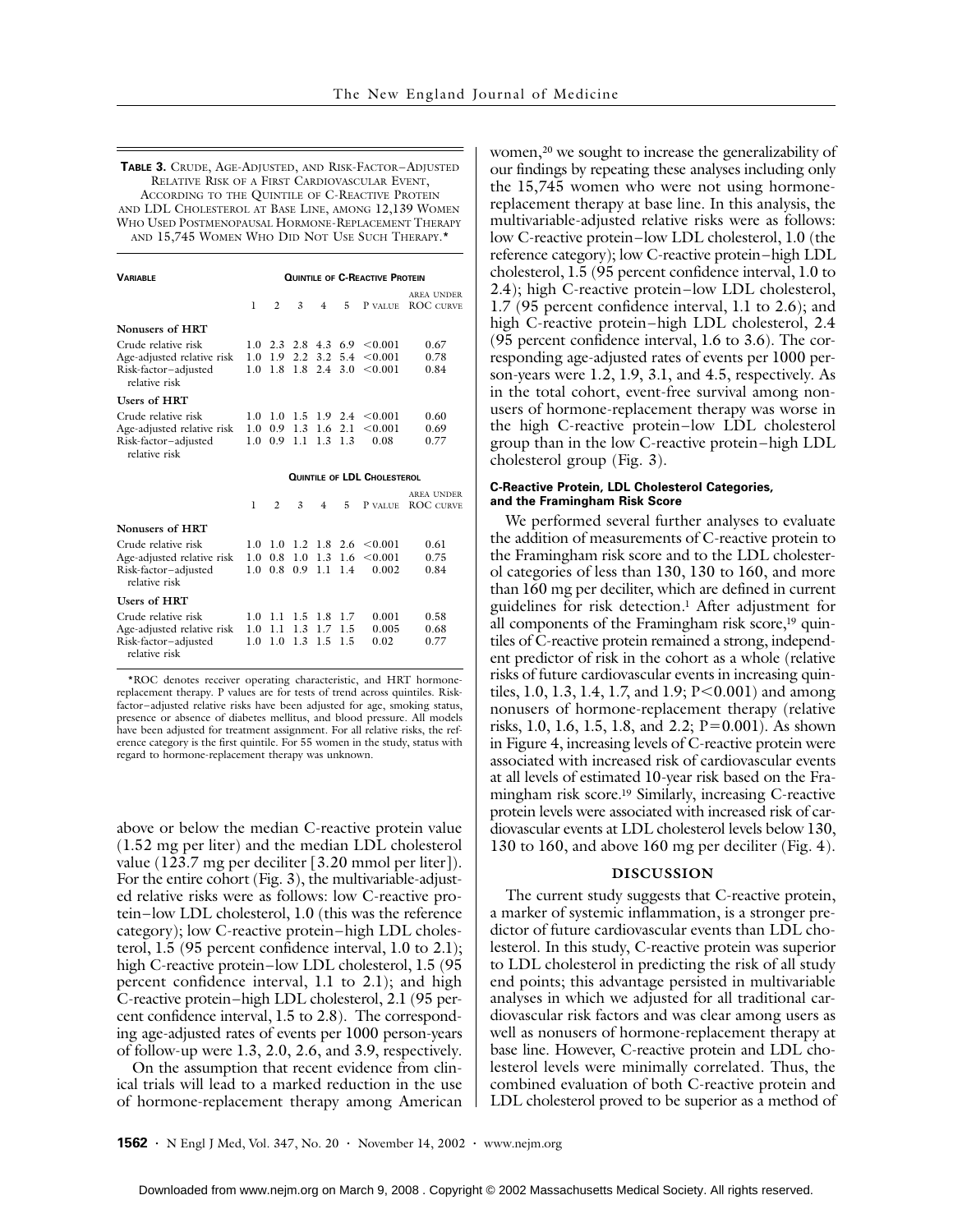

**Figure 3.** Event-free Survival among Women with C-Reactive Protein (CRP) and LDL Cholesterol Levels above or below the Median for the Study Population.

Data are shown for the entire cohort (27,939 women) and for women who were not taking hormone-replacement therapy at base line (15,745 women). The median values were as follows: for C-reactive protein, 1.52 mg per liter; for LDL cholesterol, 123.7 mg per deciliter (3.20 mmol per liter). Note the expanded scale on the ordinate.

risk detection to measurement of either biologic marker alone. Finally, at all levels of estimated 10-year risk for events according to the Framingham risk score and at all levels of LDL cholesterol, C-reactive protein remained a strong predictor of future cardiovascular risk.

In addition to their pathophysiological implications with regard to inflammation and atherothrombosis,21-23 we believe these data have implications for the detection and prevention of cardiovascular disease. Seventy-seven percent of first cardiovascular events among the 27,939 women in this study occurred in those with LDL cholesterol levels below 160 mg per deciliter, and 46 percent occurred in those with levels below 130 mg per deciliter. Thus, large proportions of first cardiovascular events in women occur at LDL cholesterol levels below the threshold values for intervention and treatment in the current guidelines of the National Cholesterol Education Program.1

Our data also help establish the population distribution of C-reactive protein. That the cutoff points for the quintiles in the current population are very close to those previously described in smaller studies from the United States and Europe is reassuring and consistent with evidence describing the stability and reproducibility of values obtained for C-reactive protein with new, high-sensitivity assays.24 These data also demonstrate that a single set of cutoff points for C-reactive protein in women can be used regardless of their status with regard to hormone-replacement therapy — an issue that has been of concern in previous work.14-16

The current data also have implications for the targeting of preventive therapies. We previously demonstrated in a randomized trial that statin therapy may have clinical value for primary prevention among persons with elevated C-reactive protein but low LDL cholesterol levels.25 According to the survival analy-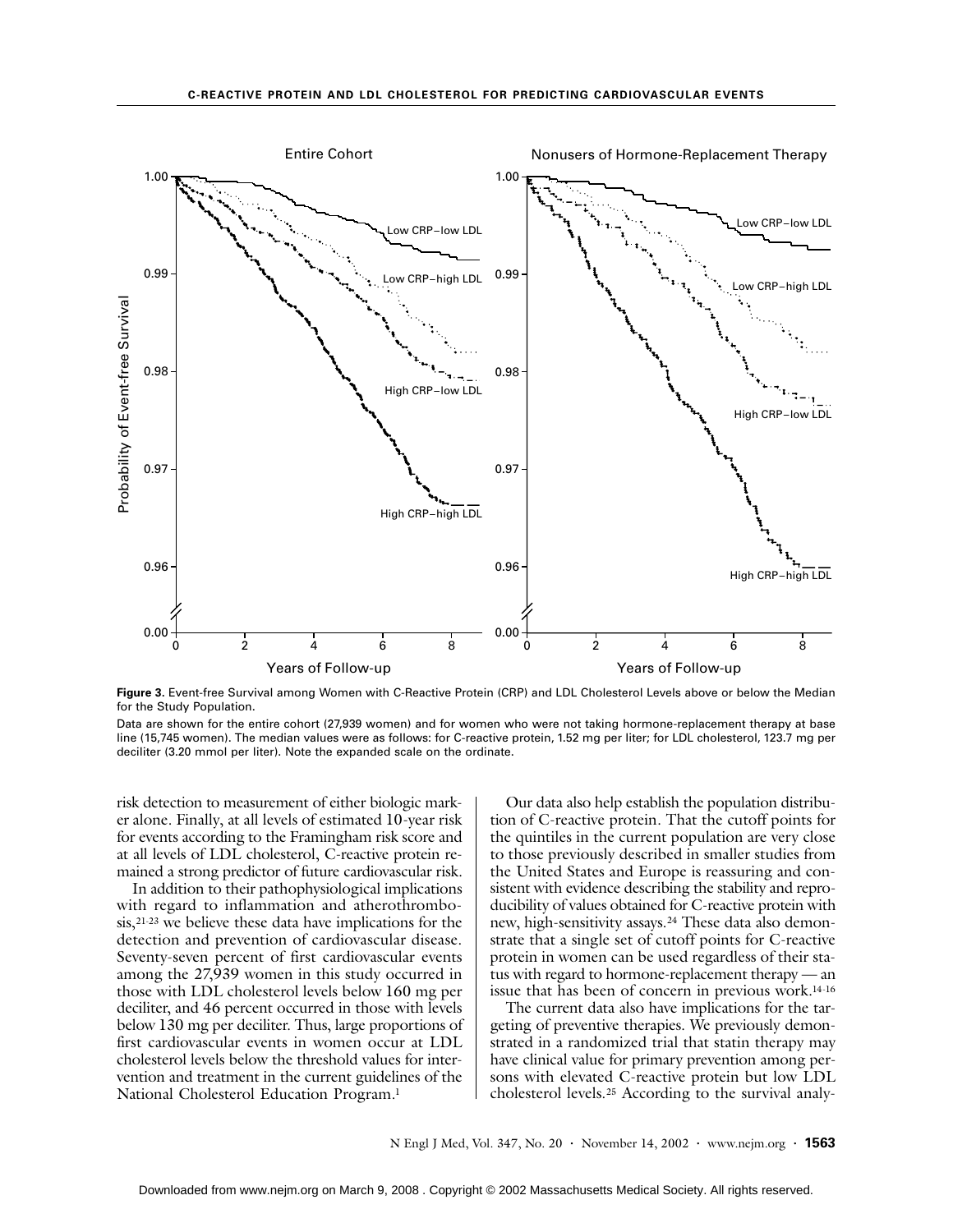

**Figure 4.** Multivariable-Adjusted Relative Risks of Cardiovascular Disease According to Levels of C-Reactive Protein and the Estimated 10-Year Risk Based on the Framingham Risk Score as Currently Defined by the National Cholesterol Education Program and According to Levels of C-Reactive Protein and Categories of LDL Cholesterol. To convert values for LDL cholesterol to millimoles per liter, multiply by 0.02586.

ses in the current study (Fig. 3), women in the high C-reactive protein–low LDL cholesterol subgroup were at higher absolute risk than those in the low C-reactive protein–high LDL cholesterol subgroup, yet it is only the latter group for whom aggressive prevention is likely to be considered by most physicians. These observations suggest that continued reliance on LDL cholesterol to predict the risk of cardiovascular events will not lead to optimal targeting of statin therapy for primary prevention; this suggestion is consistent with data from the Heart Protection Study, in which LDL cholesterol levels did not predict the efficacy of statins for secondary prevention.26 Our data thus strongly support the need for a large-scale trial of statin therapy among persons with low levels of LDL cholesterol but high levels of C-reactive protein.27

Unlike other markers of inflammation, C-reactive protein levels are stable over long periods, have no diurnal variation, can be measured inexpensively with available high-sensitivity assays, and have shown specificity in terms of predicting the risk of cardiovascular disease.24,28-30 However, despite the consistency of prospective data in diverse cohorts,<sup>4-13,16,25,31</sup> decisions regarding the clinical use of C-reactive protein remain complex. To evaluate fully the clinical usefulness of any new biologic marker requires more than a direct comparison with LDL cholesterol or the Framingham risk score; other factors, such as lipid subfractions, triglycerides, Lp(a) lipoprotein, homocysteine, insulin resistance, and hypofibrinolysis, either in combination with

or in place of other traditional markers, must also be taken into account. Furthermore, it is increasingly clear that no single common pathway is likely to account for all cardiovascular events and that interactions between novel biologic markers and more traditional risk factors, such as high blood pressure, smoking, obesity, diabetes, low levels of physical activity, and use of hormone-replacement therapy, may be more or less important for individual patients. Thus, as our findings indicate, new biologic and statistical approaches will be needed as information from basic vascular biology begins the transition into clinical practice.

Supported by grants (HL-43851, HL-63293, and HL-58755) from the National Heart, Lung, and Blood Institute, Bethesda, Md.; by the Doris Duke Charitable Foundation, New York; and by the Leducq Foundation, Paris

Dr. Ridker is named as a coinventor on patents filed by Brigham and Women's Hospital that relate to the use of inflammatory biologic markers in cardiovascular disease.

#### **REFERENCES**

**1.** Expert Panel on Detection, Evaluation, and Treatment of High Blood Cholesterol in Adults. Executive summary of the Third Report of the National Cholesterol Education Program (NCEP) Expert Panel on Detection, Evaluation, and Treatment of High Blood Cholesterol in Adults (Adult Treatment Panel III). JAMA 2001;285:2486-97.

**2.** Centers for Disease Control/American Heart Association Workshop on Inflammatory Markers and Cardiovascular Disease: application to clinical and public health practice, Atlanta, March 14–15, 2002. Atlanta: Centers for Disease Control and Prevention, 2002.

**3.** Grundy SM, D'Agostino RB Sr, Mosca L, et al. Cardiovascular risk assessment based on US cohort studies: findings from a National Heart, Lung, and Blood Institute workshop. Circulation 2001;104:491-6.

**4.** Ridker PM, Cushman M, Stampfer MJ, Tracy RP, Hennekens CH. Inflammation, aspirin, and the risk of cardiovascular disease in apparently

**1564 ·** N Engl J Med, Vol. 347, No. 20 **·** November 14, 2002 **·** www.nejm.org